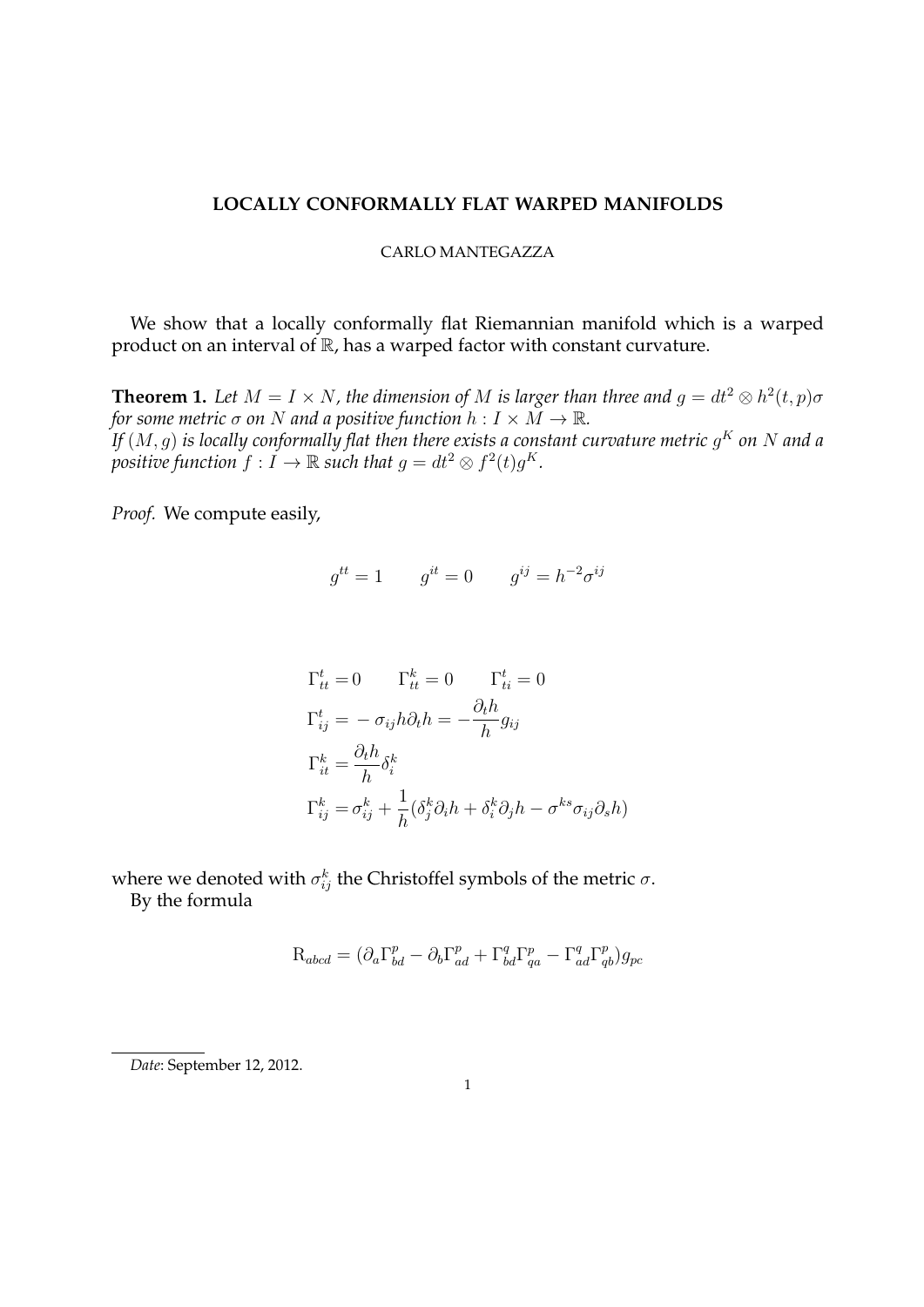we get, supposing to be in normal coordinates with respect to the metric  $\sigma$  on  $N$  (that is,  $\sigma_{ij}^k=0$ ),

$$
R_{ttttt} = R_{ttt1} = 0
$$
\n
$$
R_{ttstt} = (\partial_t \Gamma_{i1}^p - \partial_t \Gamma_{i1}^p + \Gamma_{i1}^p \Gamma_{q}^p - \Gamma_{it}^q \Gamma_{q}^p) g_{pk}
$$
\n
$$
= -(\partial_t \Gamma_{i1}^p - \partial_t \Gamma_{i1}^p \Gamma_{q}^p) g_{pk}
$$
\n
$$
= -(\partial_t \frac{\partial_t \partial_t \partial_t}{\partial t} + \frac{\partial_t \partial_t \partial_t}{\partial t} \partial_t \frac{\partial_t \partial_t}{\partial t}) g_{pk}
$$
\n
$$
= -(\partial_t \frac{\partial_t \partial_t \partial_t}{\partial t} + \frac{\partial_t \partial_t \partial_t}{\partial t}) g_{pk}
$$
\n
$$
= -\frac{\partial_t^2 h}{\partial t} g_{ik} = -h \partial_t^2 h \sigma_{ik}
$$
\n
$$
R_{sjkt} = -h \partial_t u
$$
\n
$$
= -h \partial_t u
$$
\n
$$
= -\frac{\partial_t^2 h}{\partial t} g_{pk} = -h \partial_t^2 h \sigma_{ik}
$$
\n
$$
= h \partial_{ik}^2 h \sigma_{jk} - h \partial_{jk}^2 h \sigma_{ik} + \partial_k h (\sigma_{ik} \partial_j h - \sigma_{jk} \partial_i h)
$$
\n
$$
= h(\sigma_{jk} \text{Hess}_{kl} - \sigma_{ik} \text{Hess}_{jk}) = \frac{g_{jk} \text{Hess}_{kl} t}{g_{jk} \text{H}^p} - \Gamma_{it}^p \Gamma_{it}^p \gamma_{jl} g_{pk}
$$
\n
$$
= h^2 \text{R}_{ijkl}^q = (\partial_t \Gamma_{jl}^p - \partial_t \Gamma_{il}^p + \Gamma_{jl}^p \Gamma_{q}^p - \Gamma_{il}^p \Gamma_{q}^p) g_{pk} + (\Gamma_{il}^p \Gamma_{il}^p - \Gamma_{il}^p \Gamma_{il}^p) g_{pk}
$$
\n
$$
= h^2 \text{R}_{ijkl}^q + (\partial_t \left[ \frac{1}{h} (\partial_i^q \partial_i h + \partial_i^q \partial_j h - \sigma^{ps} \sigma_{jl} \partial_k h) \right] - \partial_j \left[ \frac{1}{h} (\partial_i^q \partial_i h + \partial_i^q \partial_i h - \sigma
$$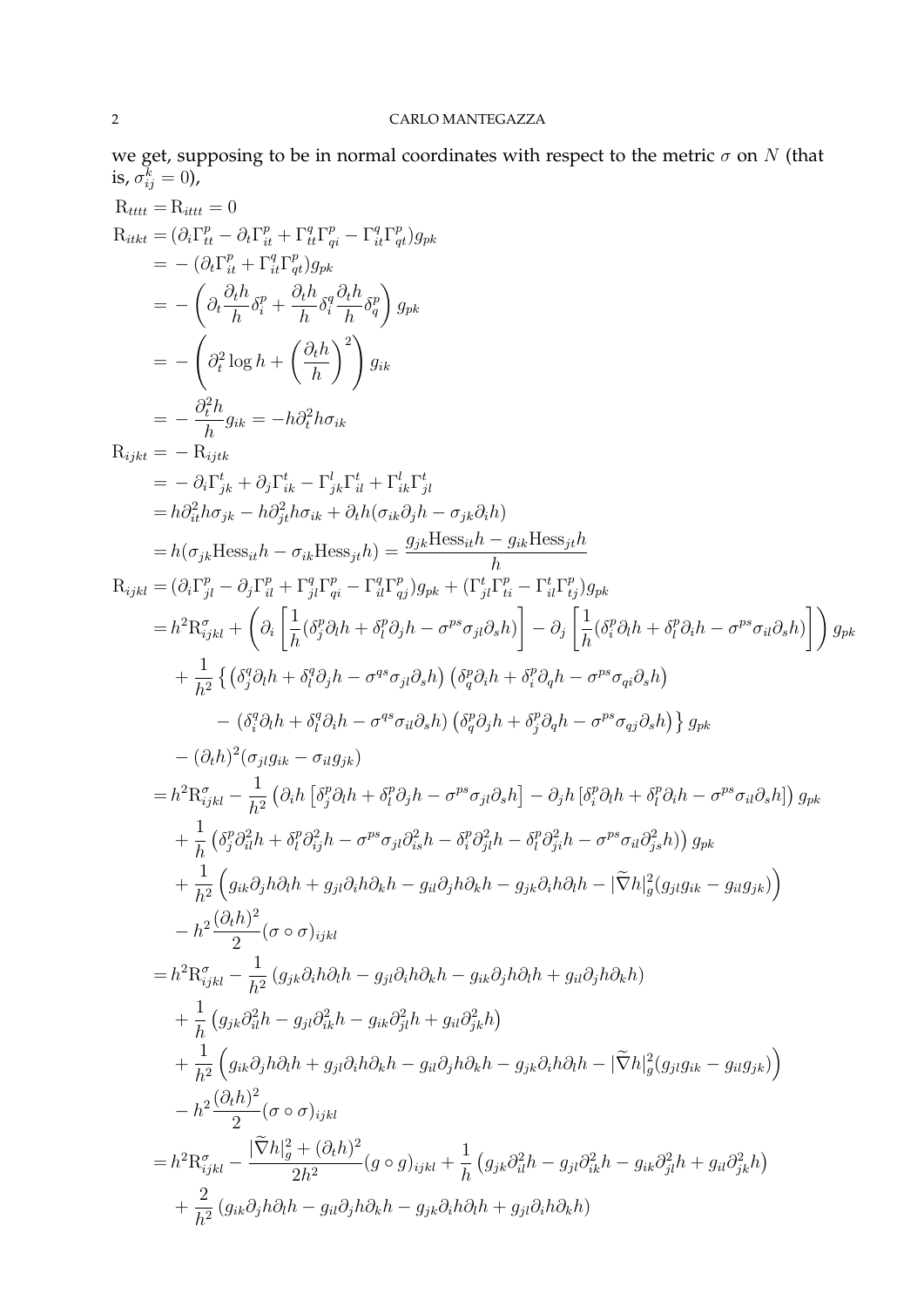where  $\widetilde{\nabla}h$  is the gradient of h with respect to N only and ∘ denotes the Kulkarni– Nomizu product of a pair of symmetric bilinear forms.

Since we assumed to be in normal coordinates on  $(N, \sigma)$ , the Christoffel symbols of  $\sigma$ are zero and we can rewrite

$$
R_{ijkl} = h^2 R_{ijkl}^{\sigma} - (|\widetilde{\nabla} h|_{\sigma}^2 + h^2 (\partial_t h)^2)(\sigma \circ \sigma)_{ijkl}/2 - h \left[ \left( \text{Hess}^{\sigma} h - 2 \frac{dh^{\sigma} \otimes dh^{\sigma}}{h} \right) \circ \sigma \right]_{ijkl}.
$$

As W = 0 we have that Riem =  $Z \circ q$  for some symmetric bilinear form  $Z$  on  $M$ , hence, "freezing" the variable  $t$ , we have

$$
\operatorname{Riem}^{\sigma} = \left( Z + \frac{|\widetilde{\nabla}h|_{\sigma}^{2}}{2h^{2}} \sigma + \frac{(\partial_{t}h)^{2}}{2} \sigma + \frac{\operatorname{Hess}^{\sigma}h}{h} - 2\frac{dh^{\sigma} \otimes dh^{\sigma}}{h^{2}} \right) \circ \sigma
$$

which implies, by the decomposition formula of the Riemann tensor, that  $W^{\sigma} = 0$ , that is, also  $(N, \sigma)$  is LCF.

We now trace with  $q$  to get the Ricci tensor

$$
R_{tt} = g^{ik}R_{itkt} = -g^{ik}\frac{\partial_i^2 h}{h}g_{ik} = -(n-1)\frac{\partial_i^2 h}{h}
$$
  
\n
$$
R_{it} = g^{jl}R_{ijtl} + g^{tt}R_{ittt} = -g^{jl}\frac{g_{jl}H \text{ess}_{it}h - g_{il}H \text{ess}_{jt}h}{h} = -(n-2)\frac{\text{Hess}_{it}}{h}
$$
  
\n
$$
R_{ik} = R_{itkt} + g^{jl}R_{ijkl}
$$
  
\n
$$
= -\frac{\partial_i^2 h}{h}g_{ik} + g^{jl}\left(h^2R_{ijkl}^\sigma - (\vert \tilde{\nabla}h \vert_\sigma^2 + h^2(\partial_t h)^2)(\sigma \circ \sigma)_{ijkl}/2\right)
$$
  
\n
$$
-hg^{jl}\left[\left(\text{Hess}^\sigma h - 2\frac{dh^\sigma \otimes dh^\sigma}{h}\right) \circ \sigma\right]_{ijkl}
$$
  
\n
$$
= -\frac{\partial_i^2 h}{h}g_{ik} + R_{ik}^\sigma - (n-2)(\partial_t h)^2 \sigma_{ik} - (n-2)\frac{\vert \tilde{\nabla}h \vert_\sigma^2}{h^2} \sigma_{ik} - \frac{\Delta^\sigma h}{h} \sigma_{ik} + 2\frac{\vert \tilde{\nabla}h \vert_\sigma^2}{h^2} \sigma_{ik}
$$
  
\n
$$
- (n-3)\left(\frac{\text{Hess}_{ik}^\sigma h}{h} - 2\frac{dh_i^\sigma dh_k^\sigma}{h^2}\right)
$$
  
\n
$$
= -\frac{\partial_i^2 h}{h}g_{ik} + R_{ik}^\sigma - (n-2)(\partial_t h)^2 \sigma_{ik} - (n-4)\frac{\vert \tilde{\nabla}h \vert_\sigma^2}{h^2} \sigma_{ik} - \frac{\Delta^\sigma h}{h} \sigma_{ik}
$$
  
\n
$$
- (n-3)\left(\frac{\text{Hess}_{ik}^\sigma h}{h} - 2\frac{dh_i^\sigma dh_k^\sigma}{h^2}\right).
$$

Now, by Theorem 1.159 in [1], about the transformation rules under a conformal change of metric we have, passing from  $\sigma$  to  $\sigma h^2$  on  $N$  (freezing the t variable),

$$
R_{ik}^{\sigma h^2} = R_{ik}^{\sigma} - (n-3) \left( \text{Hess}_{ik}^{\sigma} \log h - \frac{dh_i^{\sigma} dh_k^{\sigma}}{h^2} \right) - (\Delta^{\sigma} \log h + (n-3) |\tilde{\nabla} \log h|_{\sigma}^2) \sigma_{ik}
$$
  

$$
= R_{ik}^{\sigma} - (n-3) \left( \frac{\text{Hess}_{ik}^{\sigma} h}{h} - 2 \frac{dh_i^{\sigma} dh_k^{\sigma}}{h^2} \right) - \left( \frac{\Delta^{\sigma} h}{h} + (n-4) \frac{|\tilde{\nabla} h|_{\sigma}^2}{h^2} \right) \sigma_{ik},
$$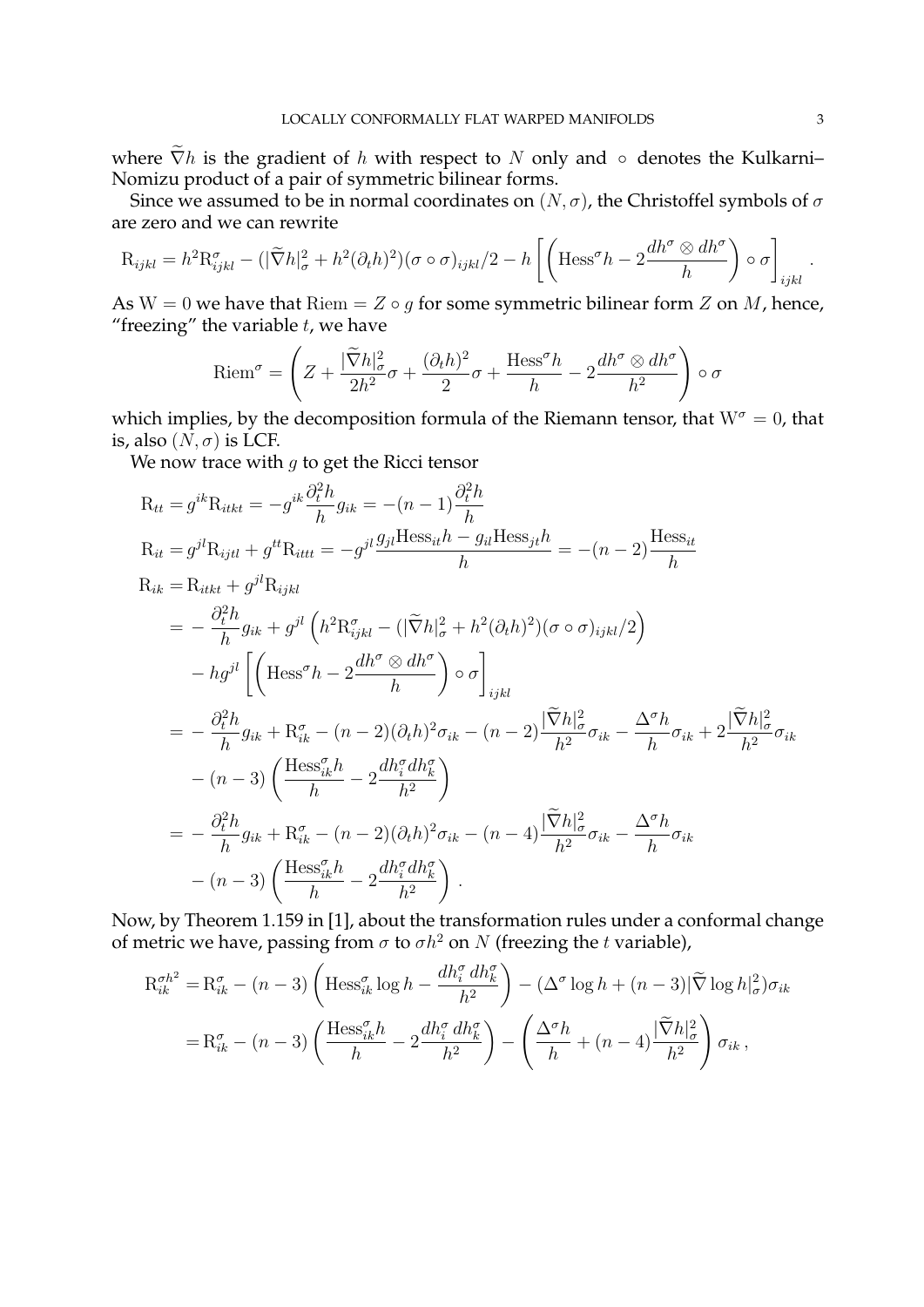so we can conclude

$$
R_{ik} = -(h\partial_t^2 h + (n-2)(\partial_t h)^2)\sigma_{ik} + R_{ik}^{\sigma h^2}.
$$

Contracting again to get the scalar curvature,

$$
R = R_{tt} - g^{ik}((h\partial_t^2 h + (n-2)(\partial_t h)^2)\sigma_{ik} + R_{ik}^{\sigma h^2})
$$
  
= 
$$
-2(n-1)\frac{\partial_t^2 h}{h} - (n-1)(n-2)\frac{(\partial_t h)^2}{h^2} + R^{\sigma h^2}.
$$
 (1)

If now we look at  $R_{itkt}$  and we consider that  $W_{itkt} = 0$ , by the decomposition of the Riemann tensor we get

$$
R_{itkt} = -h\partial_t^2 h \sigma_{ik}
$$
  
=  $\frac{1}{n-2} (R_{ik} + R_{tt} g_{ik}) - \frac{R}{(n-1)(n-2)} g_{ij}$   
=  $\frac{1}{n-2} (-(h\partial_t^2 h + (n-2)(\partial_t h)^2) \sigma_{ik} + R_{ik}^{\sigma h^2} - (n-1)h\partial_t^2 h \sigma_{ik})$   
+  $\frac{g_{ij}}{(n-1)(n-2)} \left( 2(n-1) \frac{\partial_t^2 h}{h} + (n-1)(n-2) \frac{(\partial_t h)^2}{h^2} - R^{\sigma h^2} \right)$   
=  $-\frac{nh\partial_t^2 h}{n-2} \sigma_{ik} - (\partial_t h)^2 \sigma_{ik} + \frac{R_{ik}^{\sigma h^2}}{n-2} + \frac{2\partial_t^2 h}{n-2} \sigma_{ik} + (\partial_t h)^2 \sigma_{ik} - \frac{R^{\sigma h^2}}{(n-1)(n-2)} \sigma_{ij} h^2$   
=  $-h\partial_t^2 h \sigma_{ik} + \frac{R_{ik}^{\sigma h^2}}{n-2} - \frac{R^{\sigma h^2}}{(n-1)(n-2)} \sigma_{ij} h^2$ 

which clearly implies

$$
R_{ik}^{\sigma h^2} = \frac{R^{\sigma h^2}}{n-1} \sigma_{ij} h^2
$$

hence, as  $(n - 1)$  is at least three, by hypothesis, for every fixed  $t \in I$ , the Riemannian manifold  $(N, \sigma_t)$  with  $\sigma_t = \sigma h^2(t, \cdot)$  is Einstein and being also LCF (as we have seen that  $(N, \sigma)$  is LCF) it must have constant curvature.

Suppose that at some time  $t_0 \in I$  the manifold  $(N, \sigma_{t_0})$  has positive (respectively negative) constant curvature  $K(t_0)$ , then, by formula (1), the curvature  $K(t)$  of  $(N, \sigma_t)$  is continuous in *I* and positive (respectively negative) in a maximal open interval  $I' \subset I$ around  $t_0$  and  $\sigma(p)h^2(t,p)=\frac{g^1(p)}{K^2(t)}$  where  $g^1$  is a metric of constant curvature equal to one on N. It follows that the function  $K^2(t)h^2(t,p)$  is independent of t in such interval and if at the borders of  $I'$  the curvature  $K(t)$  tend to zero, the function  $h^2$  cannot be bounded. This gives a contradiction with the fact that  $h$  is a smooth function if  $I'$  does not coincide with all the interval *I*. By this argument the curvature of  $(N, \sigma_t)$  either does not change sign in  $I$  or it is always zero.

The thesis then follows by taking  $f = K^{-2}$  when the curvature is nonzero, choosing a fixed flat metric  $\sigma^0$  on N and defining f by the equality  $f^2(t)\sigma^0 = \sigma_t = \sigma h^2$  (for instance, comparing the volumes of  $\sigma^0$  and  $\sigma_t$ ), when the curvature is zero.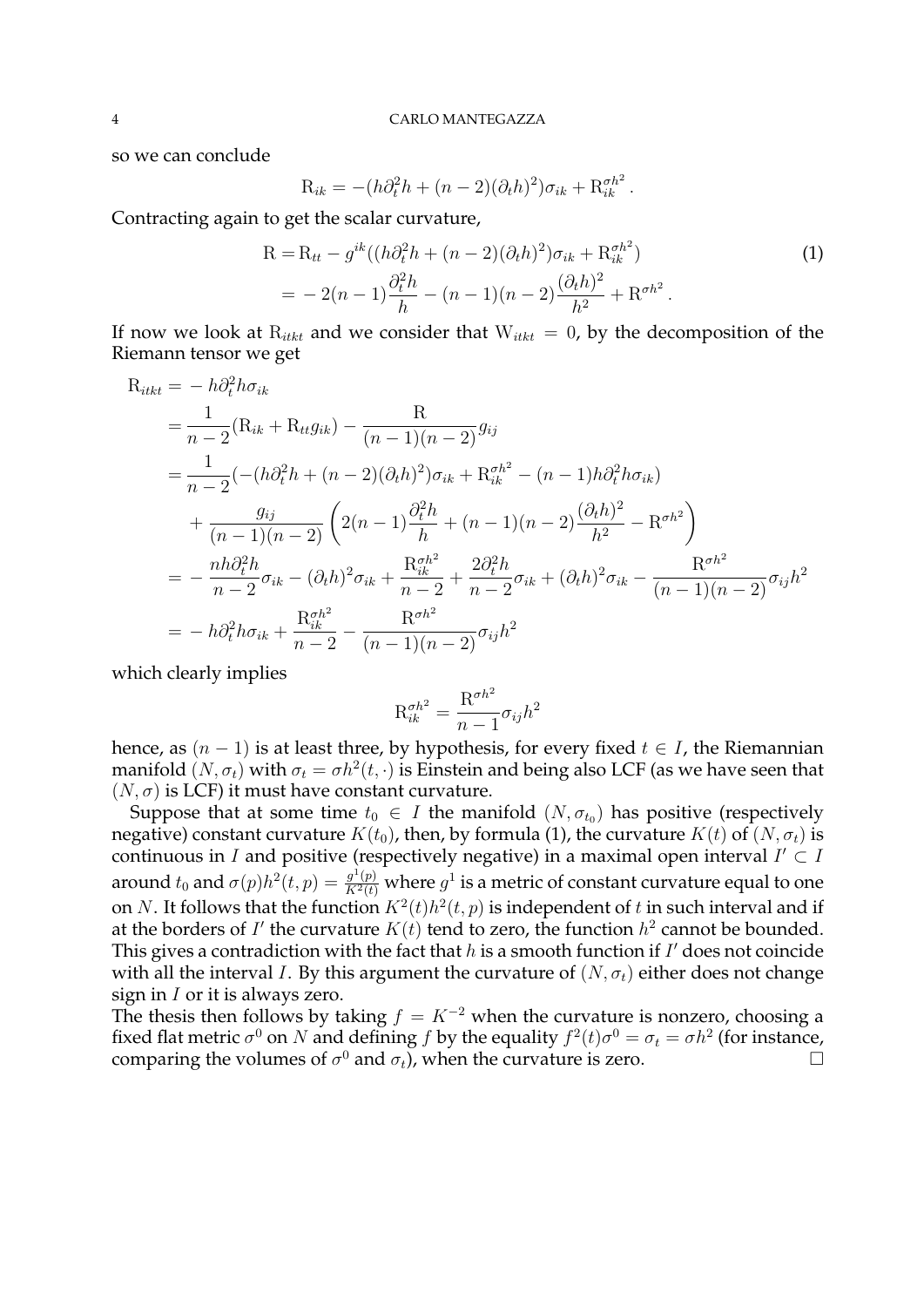**Proposition 2.** *Let* (M, g) *be LCF, the dimension of* M *larger than three and the Ricci tensor at every point has only two distinct eigenvalues and one of them has multiplicity one.*

*Then, locally around every point in* M, the manifold is a product  $I \times N$  and the metric q can *be expressed as*

$$
g(t, p) = \frac{dt^2 \otimes \sigma^K(p)}{[z(t) + \beta(p)]^2}
$$

 $\omega$ here  $\sigma^K$  is a metric on N of constant curvature  $K$ ,  $z:I\to\mathbb{R}$  and the function  $\beta:N\to\mathbb{R}$ *satisfies*  $\text{Hess}_{ij}^K \beta = \delta(p) \sigma_{ij}^K$ .

Conversely, for every  $N$ ,  $\sigma^K$ ,  $z: I \to \mathbb{R}$  and  $\beta: N \to \mathbb{R}$  satisfying  $\text{Hess}_{ij}^K \beta = \delta(p)\sigma^K_{ij}$ , the *above metric* q on  $I \times N$  *has the above properties.* 

*Proof.* As W $^g=0$ , the Schouten tensor S = Ric  $-\frac{Rg}{2(n-1)}$  of  $(M,g)$  is a Codazzi tensor and, by the hypotheses, it has only two eigenvalues  $\sigma_1$  and  $\sigma_2$ , with  $\sigma_2$  of multiplicity  $(n-1)$ , with the same eigenspaces of the eigenvalues of the Ricci tensor of q.

By the results in [1, 2, 3, 4], the manifold can be written as a twisted product  $I \times N$  with  $g = e^{2f(t,p)}dt^2 \otimes b^2(t,p)d\sigma(p)$  where  $T_pI \subset T_pM$  and  $T_pN \subset T_pM$  are the eigenspaces associated to the two eigenvalues of the Ricci tensor and  $\sigma$  is a metric on N.

Moreover, the eigenvalue  $\sigma_2$  of the Schouten tensor, of multiplicity  $(n - 1)$ , is constant along *N*, for every fixed  $t \in I$ .

Let  $h^2 = b^2 e^{-2f}$  and  $g_0 = dt^2 \otimes h^2(t, p) d\sigma(p)$ , then  $g = e^{2f} g_0$ , moreover, being a conformal change of metric, also  $q_0$  has a null Weyl tensor.

By Theorem 1, the metric  $g_0$  has the form  $g_0=dt^2\mathop{\otimes} h^2(t)\sigma^K$  for some constant curvature metric  $\sigma^K$  on N and a positive function  $h: I \to \mathbb{R}$ , and  $g = e^{2f(t,p)}g_0$ .

As the Ricci tensor of g "factorizes" along the fibers  $\{t = constant\}$  we have Ric<sup>g</sup> =  $\lambda e^{2f}dt^2 \otimes \mu e^{2f}h^2\sigma^K$ .

We compute,

$$
\text{Ric}^g = \text{Ric}^0 - (n-2)(\text{Hess}^0 f - df^0 \otimes df^0) - (\Delta^0 f + (n-2)|\nabla f|_0^2)g_0 \tag{2}
$$
\n
$$
= -(n-1) h''/h dt^2 + ((n-2)K - h h'' - (n-2)(h')^2)\sigma^K
$$
\n
$$
- (n-2)(\text{Hess}^0 f - df^0 \otimes df^0) - (\Delta^0 f + (n-2)|\nabla f|_0^2)g_0
$$

and

$$
Rg = e-2f (-2(n - 1) h''/h + (n - 1)(n - 2)Kh-2 - (n - 1)(n - 2)(h')2h-2 - 2(n - 1)\Delta0f - (n - 1)(n - 2)|\nabla f|02).
$$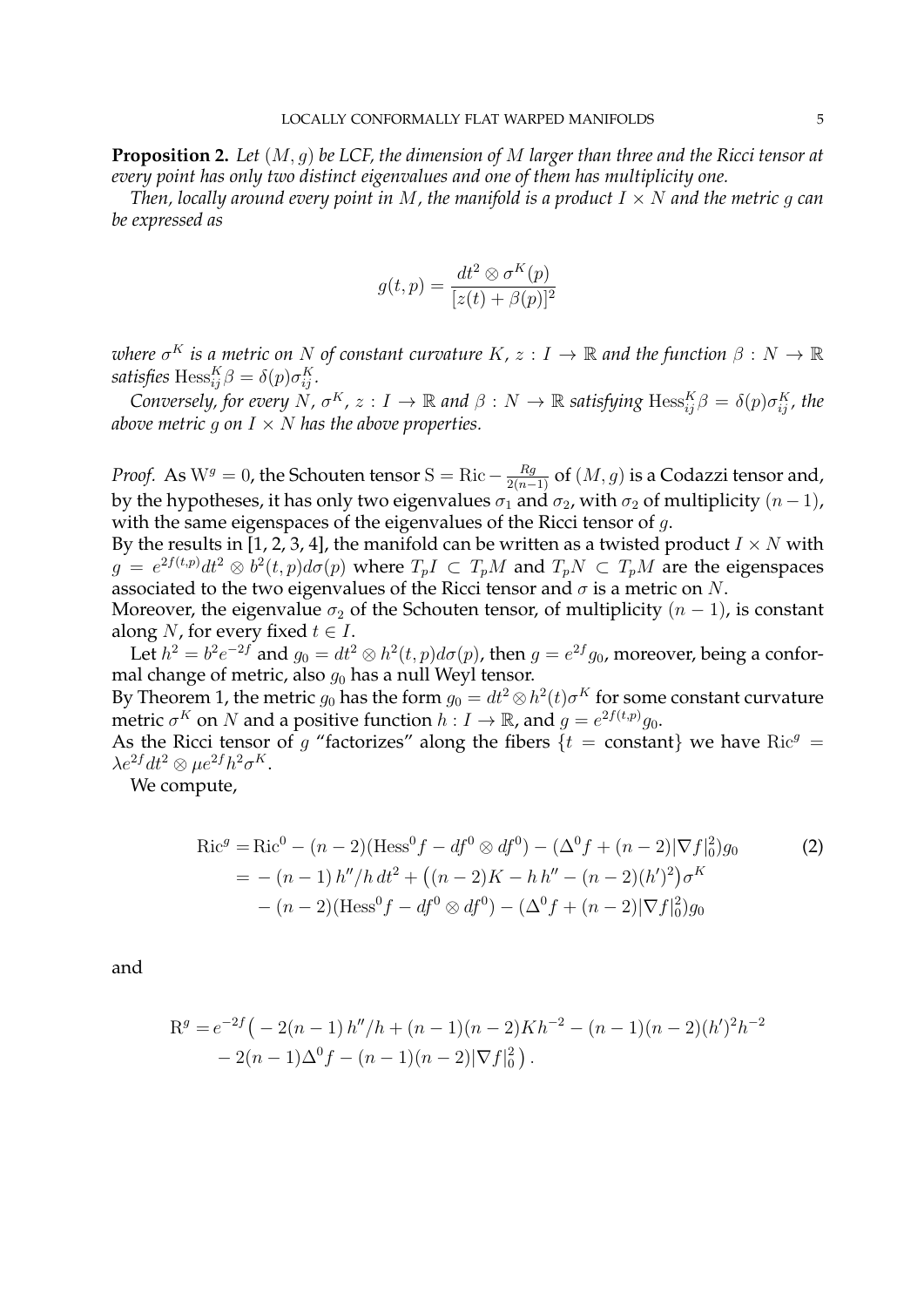Hence, the Schouten tensor is given by

$$
S^{g} = \text{Ric}^{g} - \frac{R}{2(n-1)}g = \text{Ric}^{g} - \frac{R}{2(n-1)}e^{2f}g_{0}
$$
\n
$$
= -(n-1)h''/h dt^{2} + ((n-2)K - h h'' - (n-2)(h')^{2})\sigma^{K}
$$
\n
$$
- (n-2)(\text{Hess}^{0}f - df^{0} \otimes df^{0}) - (\Delta^{0}f + (n-2)|\nabla f|_{0}^{2})g_{0}
$$
\n
$$
+ \frac{2(n-1)h''/h - (n-1)(n-2)Kh^{-2} + (n-1)(n-2)(h')^{2}h^{-2}}{2(n-1)}g_{0}
$$
\n
$$
+ \frac{2(n-1)\Delta^{0}f + (n-1)(n-2)|\nabla f|_{0}^{2}}{2(n-1)}g_{0}
$$
\n
$$
= -(n-1)h''/h dt^{2} + ((n-2)K - h h'' - (n-2)(h')^{2})\sigma^{K}
$$
\n
$$
- (n-2)(\text{Hess}^{0}f - df^{0} \otimes df^{0}) - (\Delta^{0}f + (n-2)|\nabla f|_{0}^{2})g_{0}
$$
\n
$$
+ (h''/h - (n-2)Kh^{-2}/2 + (n-2)(h')^{2}h^{-2}/2)g_{0}
$$
\n
$$
+ (\Delta^{0}f + (n-2)|\nabla f|_{0}^{2}/2)g_{0}
$$
\n
$$
= -\frac{n-2}{2h^{2}}(2hh'' + K - (h')^{2}) dt^{2}
$$
\n
$$
+ \frac{n-2}{2}(K - (h')^{2})\sigma^{K}
$$
\n
$$
- (n-2)(\text{Hess}^{0}f - df^{0} \otimes df^{0})
$$
\n
$$
- \frac{n-2}{2}|\nabla f|_{0}^{2}(dt^{2} \otimes h^{2}\sigma^{K})
$$
\n
$$
= -\frac{n-2}{2h^{2}}(2hh'' + K - (h')^{2} - |\nabla f|_{K}^{2} - (\partial_{t}f)^{2}h^{2}) dt^{2}
$$
\n
$$
+ \frac{n-2}{2}(K - (h')^{2} - |\nabla f|_{K}^{2} - (\partial_{
$$

In particular,

$$
S_{ij}^{g} = \frac{n-2}{2} \left( K - (h')^{2} - |\nabla f|_{K}^{2} - (\partial_{t}f)^{2}h^{2} \right) \sigma_{ij}^{K} - (n-2)(\text{Hess}_{ij}^{0}f - df_{i}^{0}df_{j}^{0})
$$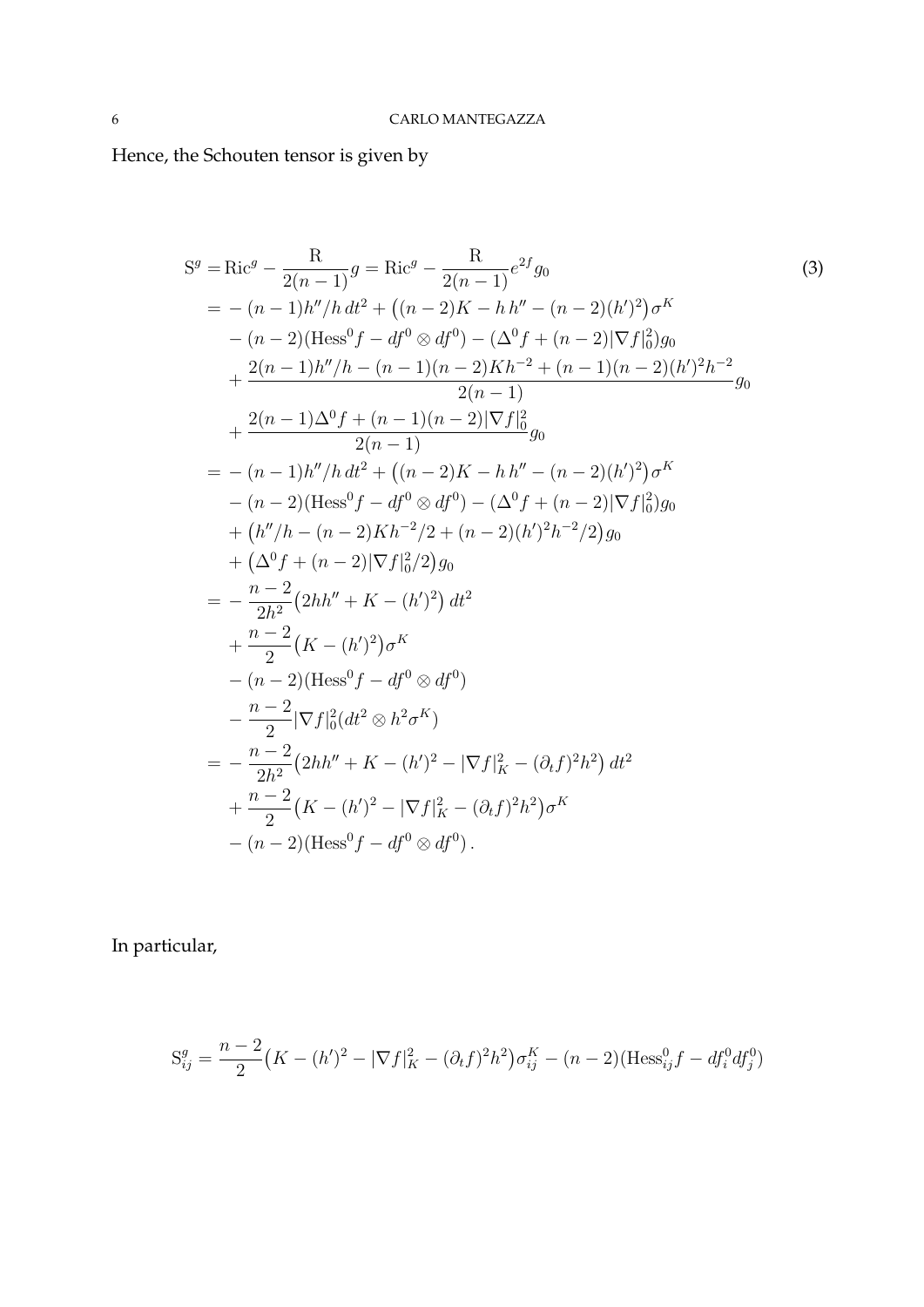Now, we know that  $S_{ij}^g = \sigma_2 g_{ij} = \sigma_2 e^{2f} h^2 \sigma_{ij}^K$ , with  $\sigma_2$  depending only on t, hence,

$$
\frac{2\sigma_2 h^2}{n-2}\sigma_{ij}^K = (K - (h')^2)e^{-2f}\sigma_{ij}^K - (|\nabla f|_K^2 e^{-2f} + (\partial_t f)^2 h^2 e^{-2f})\sigma_{ij}^K
$$
  
\n
$$
- 2e^{-2f}(\text{Hess}_{ij}^0 f - df_i^0 df_j^0)
$$
  
\n
$$
= (K - (h')^2)e^{-2f}\sigma_{ij}^K - (|\nabla e^{-f}|_K^2 + (\partial_t e^{-f})^2 h^2)\sigma_{ij}^K
$$
  
\n
$$
+ 2e^{-f}\text{Hess}_{ij}^0 e^{-f}
$$
  
\n
$$
= (K - (h')^2)e^{-2f}\sigma_{ij}^K
$$
  
\n
$$
- (|\nabla e^{-f}|_K^2 + (\partial_t e^{-f})^2 h^2 - 2e^{-f} h h' \partial_t e^{-f})\sigma_{ij}^K
$$
  
\n
$$
+ 2e^{-f}\text{Hess}_{ij}^K e^{-f}
$$
  
\n
$$
= (K - (h')^2)e^{-2f}\sigma_{ij}^K
$$
  
\n
$$
- (|\nabla e^{-f}|_K^2 + (h \partial_t e^{-f} - h' e^{-f})^2 - (h')^2 e^{-2f})\sigma_{ij}^K
$$
  
\n
$$
+ 2e^{-f}\text{Hess}_{ij}^K e^{-f}
$$
  
\n
$$
= Ke^{-2f}\sigma_{ij}^K
$$
  
\n
$$
- |\nabla e^{-f}|_K^2 \sigma_{ij}^K - (h \partial_t e^{-f} - h' e^{-f})^2 \sigma_{ij}^K
$$
  
\n
$$
+ 2e^{-f}\text{Hess}_{ij}^K e^{-f},
$$

where we used the equality

$$
\text{Hess}_{ik}^{\sigma^K} e^{-f} = \text{Hess}_{ik}^0 e^{-f} + \Gamma(g_0)_{ik}^t \partial_t e^{-f}
$$

$$
= \text{Hess}_{ik}^0 e^{-f} - hh' \partial_t e^{-f} \sigma_{ik}^K.
$$

The above equation implies that (freezing the variable t), the Hessian of the function  $e^{-f}$ is proportional to the metric in the constant curvature space  $(N, \sigma^K)$ , that is,  $\mathrm{Hess}_{ij}^Ke^{-f}=0$  $\theta \sigma_{ij}^K$  for some function  $\theta : I \times N \to \mathbb{R}$ .

Moreover, again by equation (3), we have also  $\mathrm{Hess}^0_{it}e^{-f}=0$  which implies

$$
\partial_{it}^2 e^{-f} = h'/h \, \partial_i e^{-f} \, .
$$

It follows that

$$
\partial_i e^{-f(t,p)} = \alpha_i(p)h(t)
$$

and  $e^{-f(t,p)} = (z(t) + \beta(p))h(t)$  for some functions  $\alpha : N \to \mathbb{R}$ ,  $\beta : N \to \mathbb{R}$  and  $z : I \to \mathbb{R}$ . Hence,

$$
\text{Hess}_{ij}^K \beta(p) = h^{-1}(t)\theta(t, p)\sigma_{ij}^K = \delta(p)\sigma_{ij}^K.
$$
 (4)

and we can write

$$
\frac{2\sigma_2 h^2}{n-2}\sigma_{ij}^K = K(z+\beta)^2 h^2 \sigma_{ij}^K
$$

$$
- |\nabla \beta|_K^2 h^2 \sigma_{ij}^K - (z')^2 h^4 \sigma_{ij}^K
$$

$$
+ 2h^2 (z+\beta) \text{Hess}_{ij}^K \beta
$$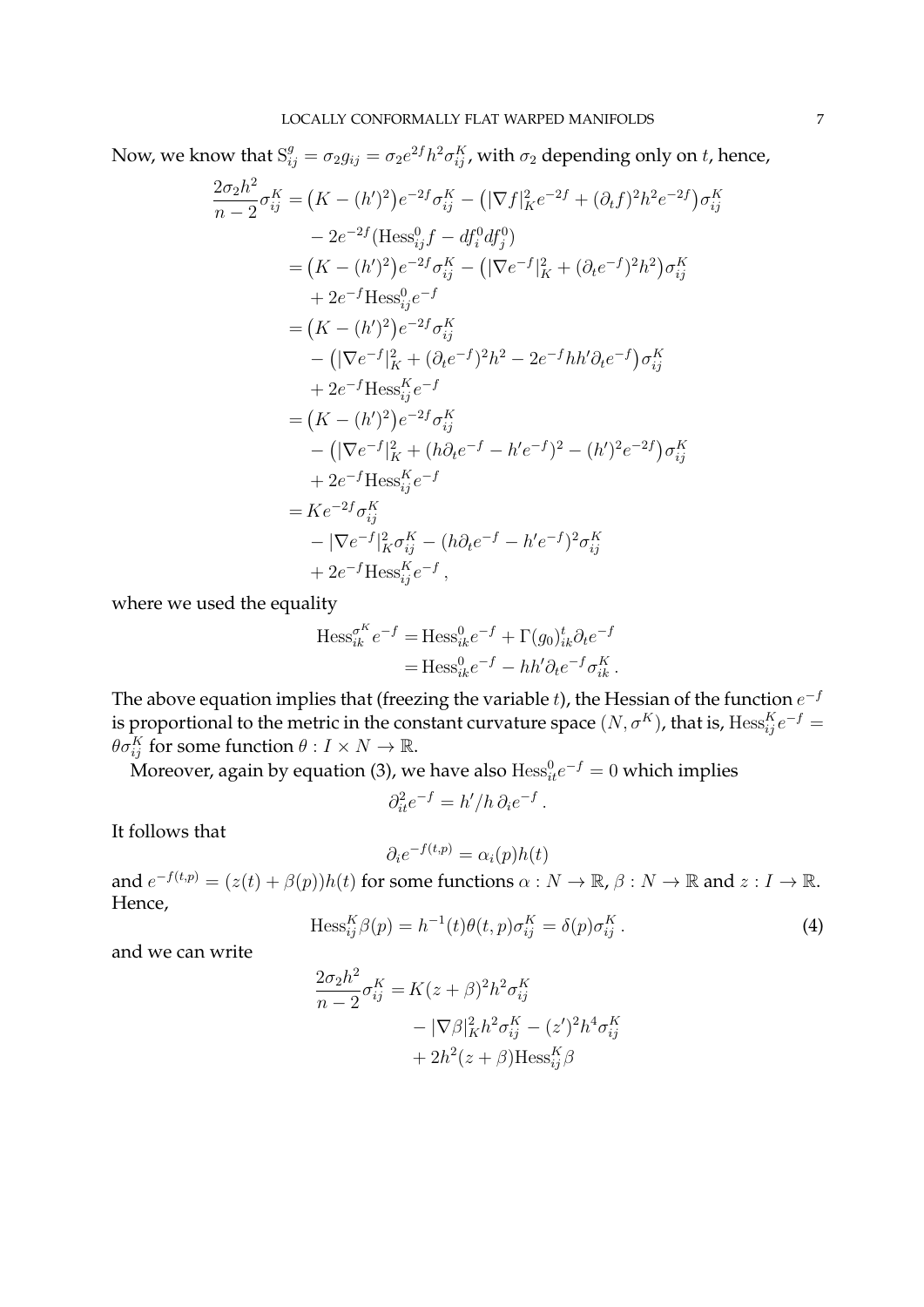and

$$
\frac{2\sigma_2}{n-2}\sigma_{ij}^K = (K(z+\beta)^2 - |\nabla\beta|_K^2 - (z'h)^2)\sigma_{ij}^K
$$

$$
+ 2(z+\beta)\text{Hess}_{ij}^K\beta.
$$

Clearly we have  $\Delta^K \beta = (n-1)\delta$  and taking the divergence of both sides of the equation  $(4)$ ,

$$
\nabla_i^K \delta = \Delta^K \nabla_i^K \beta = (\text{Ric}^K)_i^j \nabla_j^K \beta + \nabla_i^K \Delta^K \beta = K(n-2) \nabla_i^K \beta + (n-1) \nabla_i^K \delta \tag{5}
$$

that is, if  $n \neq 2$ ,

$$
K\nabla_i^K \beta = -\nabla_i^K \delta \,. \tag{6}
$$

We differentiate the previous equality

$$
\frac{2\sigma_2}{n-2} = K(z+\beta)^2 - |\nabla \beta|_K^2 - (z'h)^2 + 2(z+\beta)\delta
$$

using this last information,

$$
0 = 2K(z + \beta)\nabla_i \beta - 2\text{Hess}_{ij}^K \beta \nabla^j \beta + 2\nabla_i \beta \delta + 2(z + \beta)\nabla_i \delta
$$
  
= 2K(z + \beta)\nabla\_i \beta + 2(z + \beta)\nabla\_i \delta

which is an equality.

Hence, every pair of functions  $\beta$  and  $z:I\to\mathbb R$ , satisfying  $\mathrm{Hess}_{ij}^K\beta=\delta(p)\sigma^K_{ij}$ , give rise to a function  $f(t, p) = -\log(z(t) + \beta(p)) - \log h(t)$  and a metric

$$
g(t,p) = e^{2f(t,p)}g_0(t,p) = \frac{dt^2 \otimes h^2(t)\sigma^K(p)}{[(z(t) + \beta(p))h(t)]^2}
$$

with the desired properties.

In conclusion

$$
g(t,p) = \frac{dt^2/h^2(t) \otimes \sigma^K(p)}{[z(t) + \beta(p)]^2}
$$

and, reparametrizing in  $t$  we can write

$$
g(t,p) = \frac{dt^2 \otimes \sigma^K(p)}{[z(t) + \beta(p)]^2}.
$$
\n(7)

 $\Box$ 

## **REFERENCES**

- 1. A. L. Besse, *Einstein manifolds*, Springer–Verlag, Berlin, 2008.
- 2. A. Derdzinski, *Some remarks on the local structure of Codazzi tensors*, Global differential geometry and global analysis (Berlin, 1979), Lect. Notes in Math., vol. 838, Springer–Verlag, Berlin, 1981, pp. 243– 299.
- 3. S. Hiepko and H. Reckziegel, Über sphärische Blätterungen und die Vollständigkeit ihrer Blätter, Manuscripta Math. **31** (1980), no. 1–3, 269–283.
- 4. R. Tojeiro, *Conformal de Rham decomposition of Riemannian manifolds*, Houston J. Math. **32** (2006), no. 3, 725–743 (electronic).